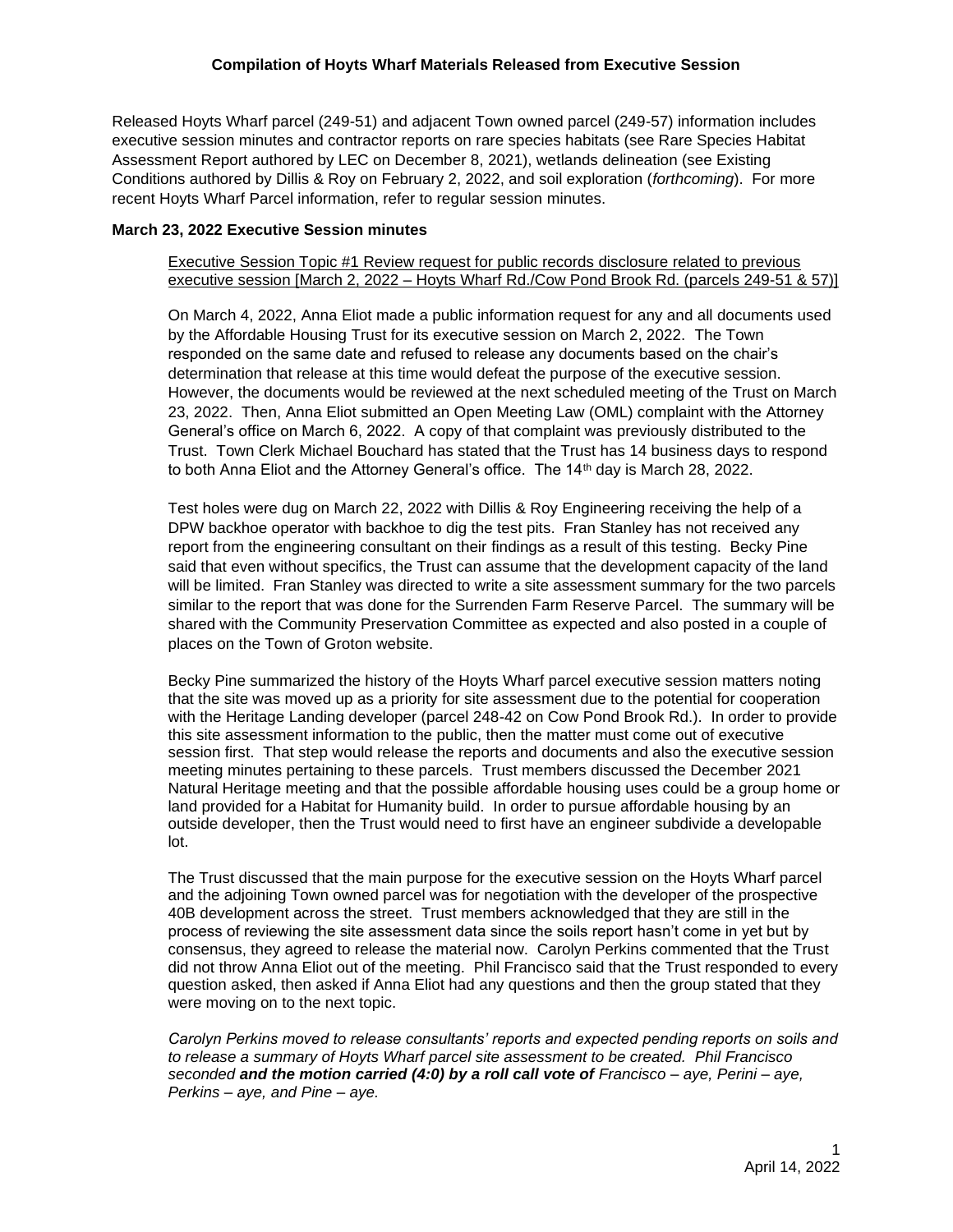# **Compilation of Hoyts Wharf Materials Released from Executive Session**

*Phil Francisco moved to authorize Fran Stanley to extract the Hoyts Wharf parcel topic information for release from past approved executive session minutes. Carolyn Perkins seconded and the motion carried (4:0) by a roll call vote of Francisco – aye, Perini – aye, Perkins – aye, and Pine – aye.*

#### **March 2, 2022 Executive Session minutes**

#### Hoyts Wharf Rd./Cow Pond Brook Rd. (parcels 249-51 & 57)

The Trust members introduced themselves and their cameras for this virtual meeting were turned on. Becky Pine said that the Trust knows that the Park Commission is interested in the use of property that the Trust knows something about and so called this meeting to share that information.

Becky Pine explained that in the fall, developer representatives for Heritage Landing approached the Trust about cooperating on development across both Town owned parcels and the developer's site (parcel 248-42). In order to evaluate this proposal and to prepare for negotiations with the developer, the Trust contracted for a wetlands delineation, a habitat assessment, soils testing and have met with Natural Heritage.

Becky Pine stated that for various reasons we are not doing anything with this developer. The Trust has not yet received the soils report. Soon, this matter will come out of executive session but for now we ask you to keep this information private. Fran Stanley shared her computer screen and the attendees viewed Figure 1 and Figure 2 from the Habitat Assessment. Becky Pine explained that Blanding's Turtles move all over this site between vernal pools, marshes, etc. Natural Heritage said that the turtles probably travel from Town owned land on the Westerly side of Cow Pond Brook Road across the street to the Heritage Landing site.

Anna Eliot asked what is secret about it. She said that she feels uncomfortable with this conversation because this does not seem like executive session material. Becky Pine replied that it is the potential for negotiations with the developer is the reason why this matter is in executive session. Becky Pine asked if Anna Eliot had any questions. With no questions asked, Becky Pine said that they are going on to the next executive session topic. Anna Eliot said that she is sure that the reports will be shared with the public promptly. Anna Eliot left the meeting at 7:18 pm. Donna Main clarified her understanding of what the Trust members were saying, thanked the Trust and said that she will update the other Park Commissioners. Donna Main left the meeting.

Becky Pine noted that if as little as one structure can be built on the Hoyts Wharf parcel, then that might support a group home (every bedroom counts on the SHI) or perhaps a Habitat for Humanity build.

#### **February 16, 2022 Executive Session minutes**

#### Hoyts Wharf Rd./Cow Pond Brook Rd. (parcels 249-51 & 57)

Becky Pine asked members if they had any questions about the Dillis & Roy February 14, 2022 invoice for the engineering work done so far on these parcels. The \$3,160 invoice matches the scope of work and agreed upon pricing. Stan Dillis has completed the wetlands delineation and created a map to display this information. The existing conditions map even includes more relevant information than the Trust had requested. There were no questions about the invoice.

Trust members agreed that they would like Stan Dillis to do the soil testing in the potentially buildable areas of the site. March is a good month to dig the holes as per Board of Health regulations. Fran Stanley was directed to communicate that request to Stan Dillis.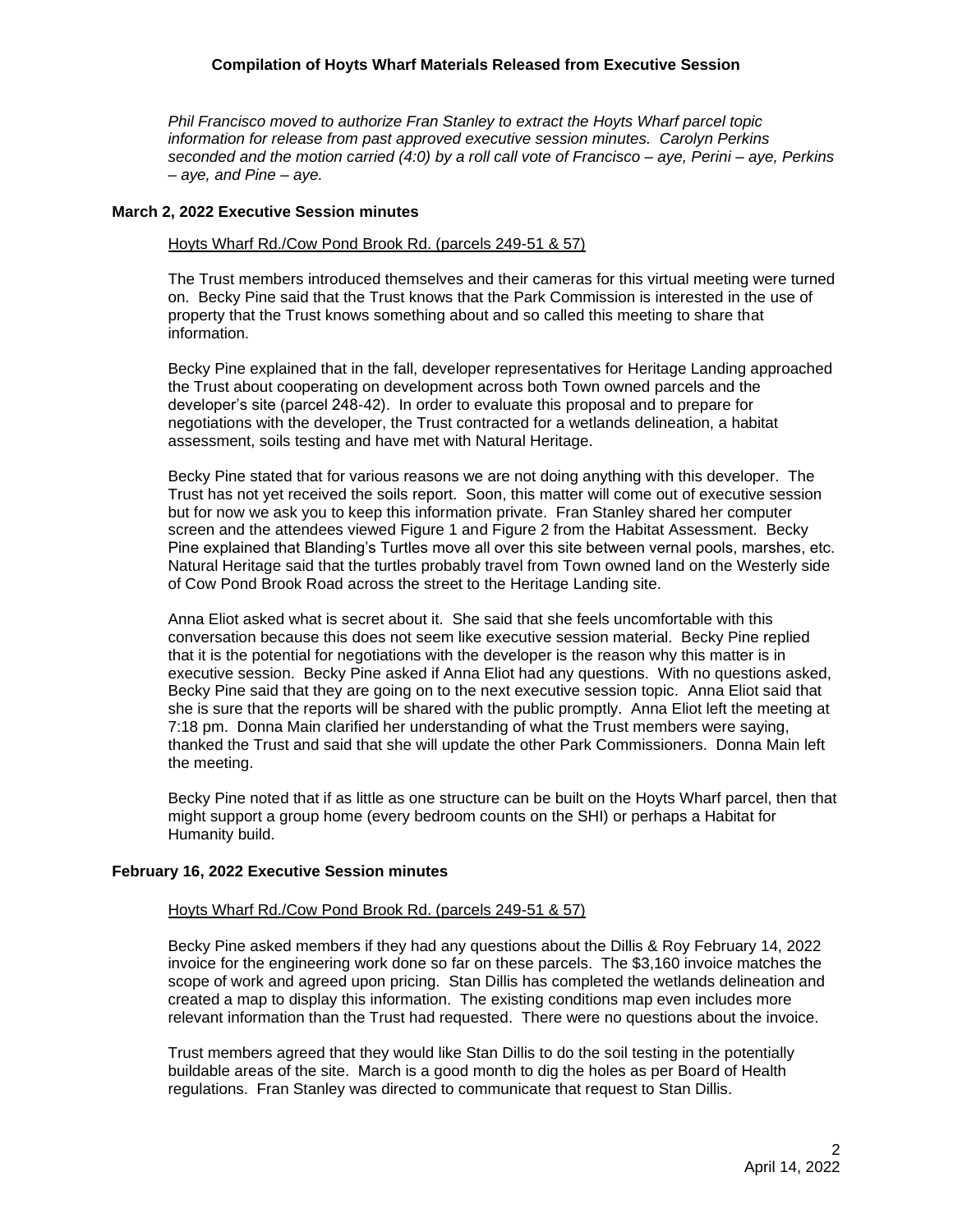# Heritage Landing

Trust members discussed the change out of developer representative from Edward O'Neill to George Defelice. Apparently, Edward O'Neil did not complete post construction accounting requirements on an earlier 40B project and so has been barred from participation on this new proposal. Becky Pine cited several Cow Pond Brook Road residents' written comments from February 14, 2022. Those comments referenced negligent actions by DeFelice Corporation in 2010 that resulted in the destruction of one home in the Hyde Park neighborhood of Boston. The DeFelice Corporation's actions were adjudicated and the company was found responsible for several Dig Safe violations related to this incident.

In view of these considerations, Becky Pine suggested that for the Trust's comments to MassHousing, the Trust's position might be that of expressing positive, but not gushing thoughts about the proposal. Carolyn Perkins said that the nearby presence of the shooting range is a concern. Phil Francisco added that its presence may create a form of attractive nuisance.

# **January 12, 2022 Executive Session minutes**

# Hoyts Wharf Row and Cow Pond Brook Road parcels

Becky Pine and Rick Perini provided an update on the December 13, 2021 Natural Heritage meeting. In that meeting, Jesse Leddick, the Chief of Regulatory Review for the Massachusetts Division of Fisheries & Wildlife, spoke with Affordable Housing Trust representatives about the development potential/constraints for two publicly owned parcels on Hoyts Wharf Row and Cow Pond Brook Road **(see assessors parcels 249-51 and 249-57)**. The Trust's environmental consultant Daniel Wells was in the meeting. Groton's Conservation Agent Nikolis Gualco was also present. Jesse Leddick used the December 8, 2021 Habitat Assessment that Daniel Wells prepared for the Trust as the primary focus for the discussion – particularly useful was the Figure 2 Land Cover and Photopoint Map. The Commonwealth maintains its own records on rare and endangered species. Some of that information remains confidential for the protection of those targeted species.

Becky Pine said that the good news is that the possible rare/endangered plant is not an issue since the past report of a sighting is so old (about 25 years old). This leaves the Blanding's Turtle as the main concern for Natural Heritage. As described in the Habitat Assessment, the two parcels of about 34 acres contain intermittent streams, shrub swamp, deep emergent marsh, shallow emergent marsh and three certified vernal pools. The site is large enough to have twenty or so upland acres of white pine and oak forest.

Jesse Leddick suggested that one single family home with an entrance off of Hoyts Wharf Road would be his preference. Fran Stanley thought that surely more could be built on a site of that size. Rick Perini noted that Jesse Leddick's comments were in the context of the owner not presenting him with a particular plan. He continued, stating that in his experience Jesse Leddick was by far the most responsive and solicitous employee he has encountered from the Natural Heritage office. Rick Perini said that the three vernal pools are tough site conditions and that the location of those pools is problematic as well. Jesse Leddick was familiar with the Cow Pond Brook Road site owned by DefCon 1 and commented that that site was less impacted by Natural Heritage considerations.

Becky Pine stated that Jesse Leddick was interested in having the existing driveway to the ballfields off of Cow Pond Brook Road moved to an access further down Cow Pond Brook Road as that would be less sensitive. As for total buildable units, this was not covered in the Natural Heritage meeting but there is an estimate of twelve to fifteen units. If that is the total yield and cooperating with the prospective 40B developer across the road is a way to build those units, then the Trust would gain only three to four affordable units. So far, Ed O'Neil, as the representative for the 40B developer, has not offered to create any more affordables than those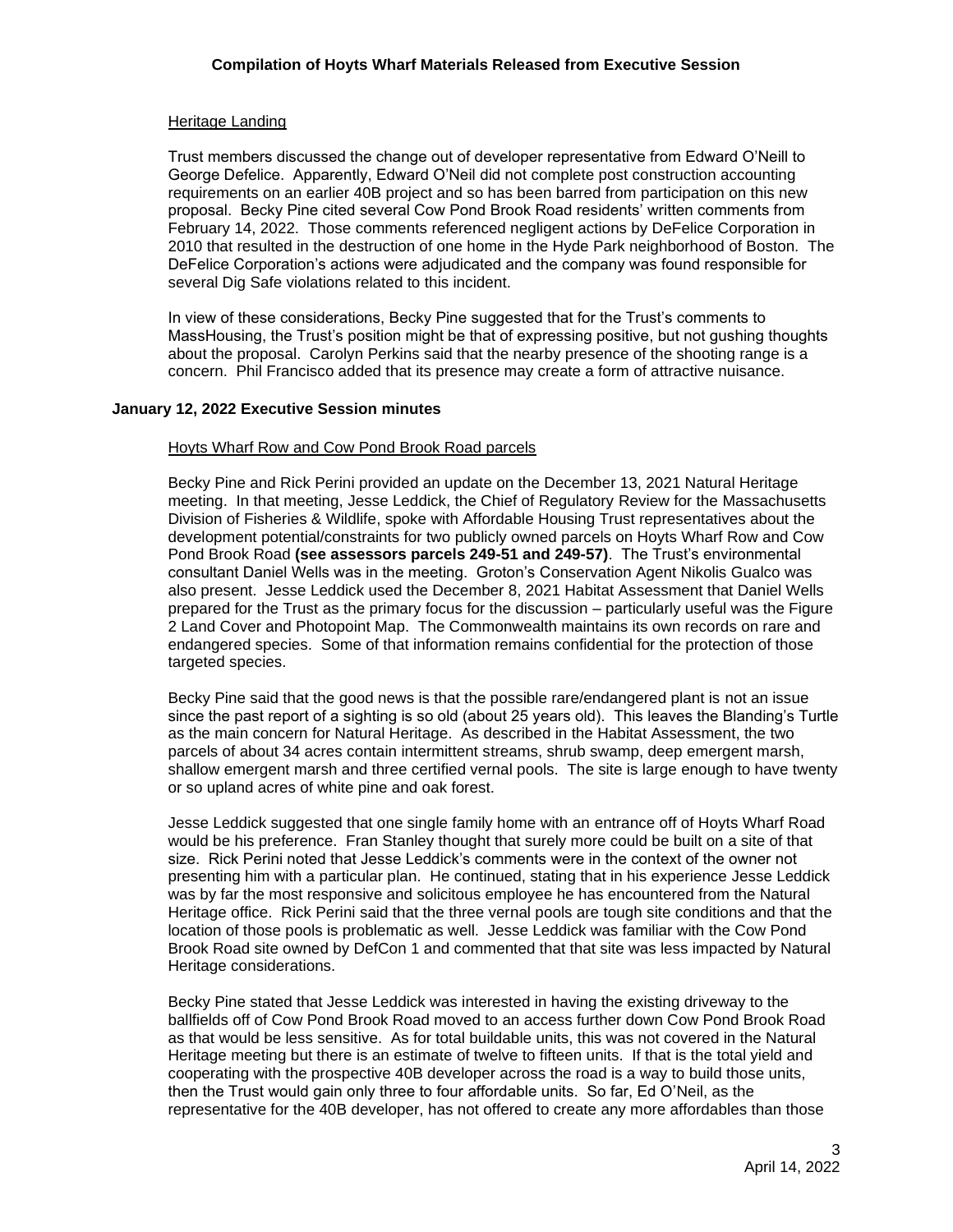required by the Chapter 40B zoning law. That result may not be worth the time and effort of cooperating with the 40B developer. Also, the Trust may want to see if a 100% affordable project could be built there instead which might be a more advantageous prospect.

The Trust is still expecting to receive a wetlands delineation and soil test from Stan Dillis.

# **December 8, 2021 Executive Session minutes**

Becky Pine introduced the Rare Species Habitat Assessment Report written by Daniel Wells on December 8, 2021 for discussion. The report provides information on two Town owned parcels, one parcel with frontage on Hoyts Wharf Road and the other parcel with frontage on Cow Pond Brook Road (see assessors parcels 249-51 and 249-57). Altogether, these parcels comprise approximately thirty-four (34) acres. Phil Francisco noted that the Blanding's turtle habitats are in specific places on the site. The group's consensus was that accommodating the turtles will add expense. Daniel Wells scheduled a December 13, 2021 virtual meeting with Jesse Leddick from the state's Natural Heritage office to have a pre-filing discussion with the Trust.

Becky Pine said that there are a couple of questions related to this meeting for the Trust to decide. Becky Pine plans to attend. Fran Stanley will attend. One other Trust member can attend without tipping the meeting over into a public meeting since the Trust has a three-person quorum. Trust members agreed to send Rick Perini to this meeting. Also, developer Ed O'Neil asked to attend the Natural Heritage meeting. The group agreed to allow Ed O'Neil to attend. Fran Stanley will send Ed O'Neil a copy of the Daniel Wells report, an invitation to the meeting and ask him for the habitat assessment report prepared for his Cow Pond Brook Road property (parcel 248-42).

Fran Stanley will follow up with engineer Stan Dillis on the soil tests and wetlands delineation work.

#### **October 27, 2021 Executive Session minutes**

Trust members welcomed Attorney Robert Collins who is well known to the group. Ed O'Neil introduced himself as the prospective developer of parcel 248-42 on Cow Pond Brook Road. This parcel has frontage on Cow Pond Brook Road and is adjacent to the Town owned transfer station.<sup>1</sup> Bob Collins stated that his client's property is a bald site. On the other hand, the Town owns two parcels across the street that may be suitable for residential housing. These parcels are 249-51 (Hoyts Wharf parcel) and 249-57 (portion of the site is used for baseball field and access to same). These parcels are treed. The Hoyts Wharf parcel in particular was graveled and excavated close to ground water. Consequently, these parcels may not be able to support a septic system which requires separation between groundwater and the surface among other requirements (for example, fill can be problematic as the soils must be 'naturally occurring). Bob Collins estimated that the uplands portions of these two parcels are perhaps capable of siting 50 to 60 units which would yield 13 to 15 affordable units under 40B zoning. Bob Collins said that these would be better units and more units.

If the Town owned parcels have sufficient uplands to site more housing units in a more attractive wooded setting away from the transfer station, then septic for these units might be placed on Ed O'Neil's Cow Pond Brook Road site. The 10,000 daily wastewater limit is a factor but the Town might apply to DEP for a sewer discharge permit to gain permission to install a septic system that will support the 50 to 60 units even with a greater than 10,000 per day wastewater discharge.

<sup>1</sup> Note that the portion of the transfer station land closest to Ed O'Neil's site has solar panels running along two thirds of the property line and an outdoor gun range about 100 feet from the property line that is in active use by the Groton Police Department.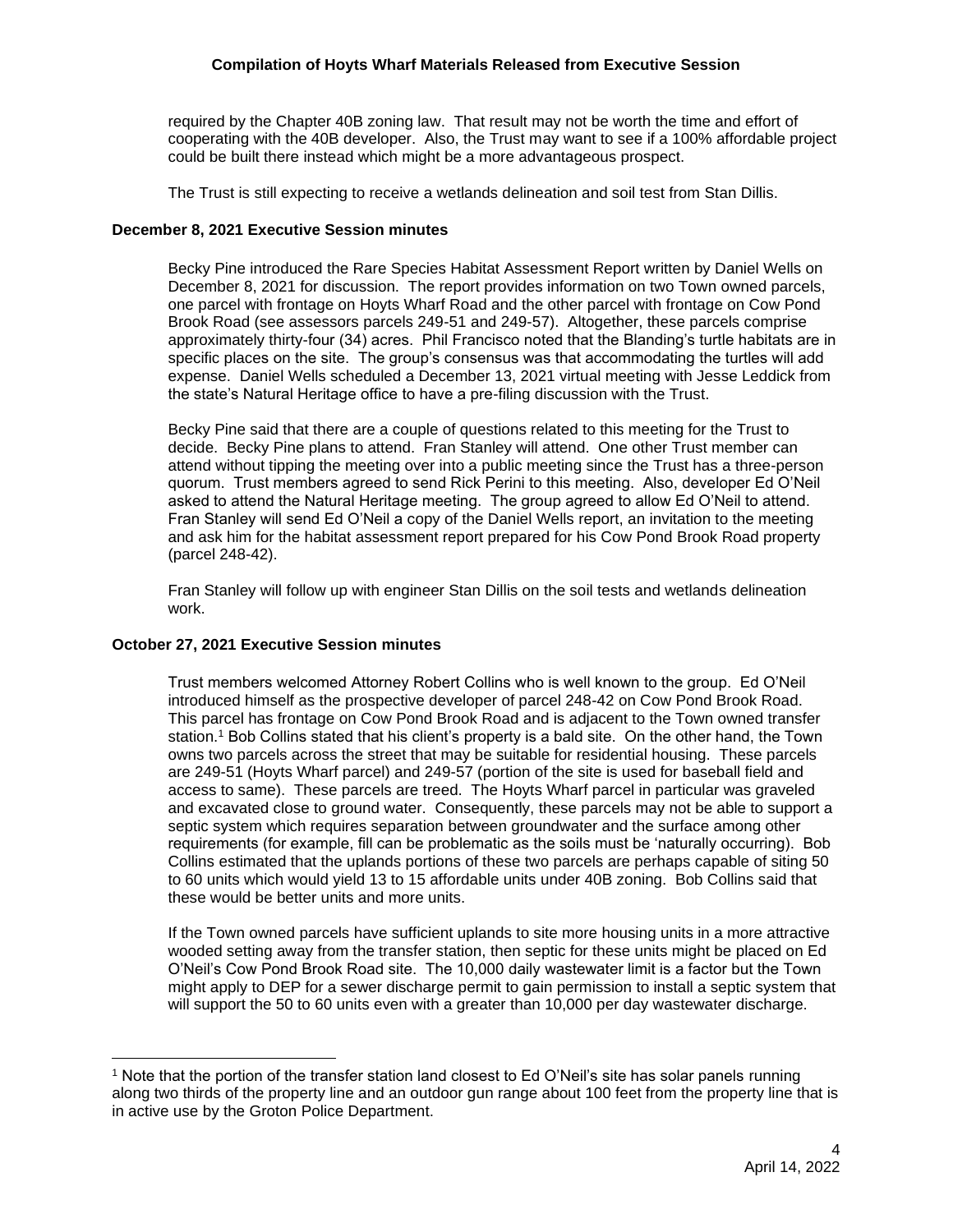#### **Compilation of Hoyts Wharf Materials Released from Executive Session**

Trust members are aware of species issues that might constrain development of the Town owned sites. Ed O'Neil has already contracted for a report on species involvement on his site and Natural Heritage has already visited there. For the Town owned sites, Bob Collins noted that Ed O'Neil has other property that might be used to offset development there. Bob Collins is familiar with the Natural Heritage mitigation formula that calls for a 2 to 1 mitigation formula for species habitat.

Ed O'Neil stated that he is close to submitting a Chapter 40B comprehensive permit application which would have 44 homeownership units. 11 of those units would be deed restricted affordables. Ed O'Neil plans to build all 44 units as 3 bedrooms with 2 baths and a 2-car garage. His plans allow for  $1<sup>st</sup>$  floor master bedroom suites. Ed O'Neil said that his plan calls for 34 single family homes and 5 duplexes. He added that he checked with the Groton Fire Chief and he does not need to sprinkle the buildings if he maintains 25-foot separation between buildings. Ed O'Neil said that his site can accommodate a conventional septic system. He would bring town water to the site. Ed O'Neil added that he intends to file with the plan for his own site but that he is prepared to ask for an amendment/modification if a suitable alternative plan using Town owned land can be arranged.

Trust member were interested in the ideas presented. Trust members suggested that the developer plan for amenities on his site as that might increase the appeal of the project for Town Meeting voters. The group discussed the possibility of using local multi-family zoning designed to meet the MBTA community standard (not yet passed). Trust members asked why the developer planned all 3-bedroom units. They asked about increasing the number of affordables. Trust member agreed that exploration of the Town owned sites needed to be done. Ed O'Neil declined to spend funds on Town owned land.

Ed O'Neil and Bob Collins left the meeting at 7:45 pm. Before they left, Trust members thanked them for coming to speak with them about this idea.

Trust members discussed the testing needed and the preferred order of testing. If cooperating with this developer to build on Town owned sites is predicated on these sites not having standalone development potential, then that premise needs to be investigated. By consensus, the group agreed to collect certain information upfront. Specifically,

- soil analysis is necessary to evaluate the site for septic suitability,
- a consultation on species is advisable, and
- a wetlands delineation is needed to find the uplands and determine access.

But the group agreed that surveying can be deferred to a later time. Ed O'Neil had mentioned that he obtained a species report for about \$1,500 on his Cow Pond Brook Road site. The septic evaluation may cost a relatively small amount like \$2,000.

The developer essentially is required under Chapter 40B to make one quarter of the units affordable. While the wooded location on the West side of Cow Pond Brook Road may be intrinsically more appealing than the transfer station adjacent parcel and more total units would yield a larger number of affordable, so far, the developer has not offered any additional incentive to the Town that would encourage Town Meeting residents to support the transfer of public lands. If this idea comes to fruition, then the developer is expected to have increased profits due to the fact that there will be more and better market rate units. In future, once site assessment has been conducted on the parcels, then the Trust can continue the discussion with the developer to see if there is anything else that he is willing to offer that might encourage the Town to participate in this way.

*Carolyn Perkins moved to authorize spending funds to look at septic, wetlands delineation and species on parcels 248-51 and 248-57. Rick Perini seconded and the motion carried (3:0) by roll call vote of Perini – aye, Perkins – aye and Pine – aye (Lane-Hand absent).*